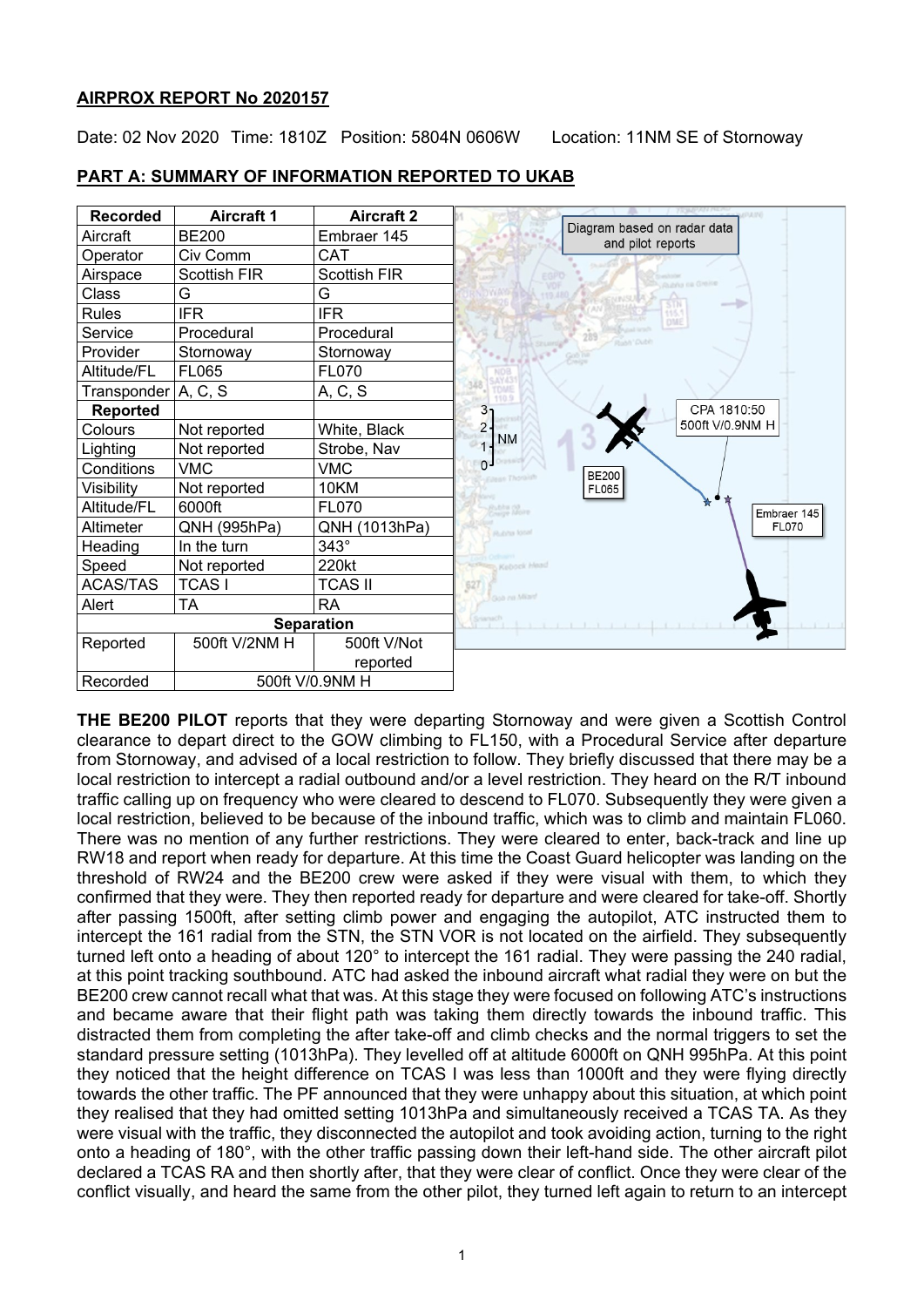track to establish on the 161 radial. They estimate that they had 500ft vertical separation at worst case and about 2NM laterally, the lateral element would have been less had they not taken avoiding action. ATC then asked them what altitude they were at, to which they replied altitude of 6000ft and FL65. They also acknowledged their error and conveyed their sincere apologies to ATC and the other traffic and that they would submit an ASR/MOR. ATC requested they establish on the radial they were crossing, which was 165°, to which they replied that they would intercept the 161 radial as they had it all setup now and were already closing in. They requested further climb, which was delayed by 30sec from ATC, and eventually received their further climb to FL150 and were handed over to Scottish Control. The rest of the flight was uneventful with a safe approach and landing at their destination.

**THE EMBRAER 145 PILOT** reports that they were on approach to Stornoway. They were instructed to descend to and maintain FL070 for separation into Stornoway, due to departing traffic, and establish inbound to the STN 161 radial and then outbound on STN 004 radial for the direct arrival procedure RW18. Traffic was seen on TCAS II and acquired visually about 8NM away from STN at 18:09Z, they noted that the traffic was instructed to climb to FL060, then they noticed that the traffic was continuing to climb on TCAS II to 500ft below them. They received a proximity traffic warning on the TCAS II which was soon followed by a TCAS RA 'monitor VS'. ATC were notified of the TCAS RA by the PM and they were then notified when the Embraer 145 was clear of the traffic. The intruding aircraft's pilot asked ATC to confirm their climb clearance and the Embraer 145's level whilst they made an avoiding turn to the right. The conflicting aircraft pilot realised their mistake and apologised instantly on the radio. An uneventful approach and landing were then carried out.

The pilot assessed the risk of collision as 'Medium'.

**THE STORNOWAY CONTROLLER** reports that the Embraer 145 was inbound on the STN 161 radial and the pilot was given descent to FL070. The BE200 pilot was instructed to stop climb FL060 after departure and read that back. After the BE200 pilot departed he was instructed to establish on STN 161 radial and report established. The BE200 pilot was then asked to report reaching FL060. The BE200 pilot reported levelling off at FL060. The BE200 pilot then requested the level of the inbound traffic. During that transmission "Traffic" was overheard being announced in the cockpit. When asked to report their level the Embraer 145 pilot replied "FL070 and TCAS RA". Both aircraft were visible from the VCR and the BE200 was observed making a right turn away from the Embraer 145. The Embraer 145 pilot reported clear of traffic. The BE200 pilot apologised and stated that the 'report when established on the radial' was a distraction. The BE200 pilot was asked to report their level, they reported FL65. Standard separation was then applied.

# **Factual Background**

The weather at Stornoway was recorded as follows:

METAR EGPO 021750Z 25006KT 9999 FEW016 FEW020CB 06/04 Q0995

# **Analysis and Investigation**

# **CAA ATSI**

ATSI had access to reports from the pilots of both aircraft, the Stornoway controller and the HIAL investigation report. The Stornoway controller was operating in a non-radar environment. The area radar replay and the Stornoway RTF were reviewed for the period of the event. Screenshots in this report have been taken from the area radar replay. The RTF loading in the lead up to the event was very low.

Prestwick Centre (PC) and the Stornoway controller agreed that the Stornoway controller would provide the climb separation against the Embraer 145 which was descending to FL080. The Stornoway controller passed the departure clearance to the pilot of the BE200 that they were cleared direct to the GOW climbing FL150, to Squawk 6305, and that there would be a local restriction to follow. The Embraer 145 (E145) pilot reported established inbound on the STN 161 radial.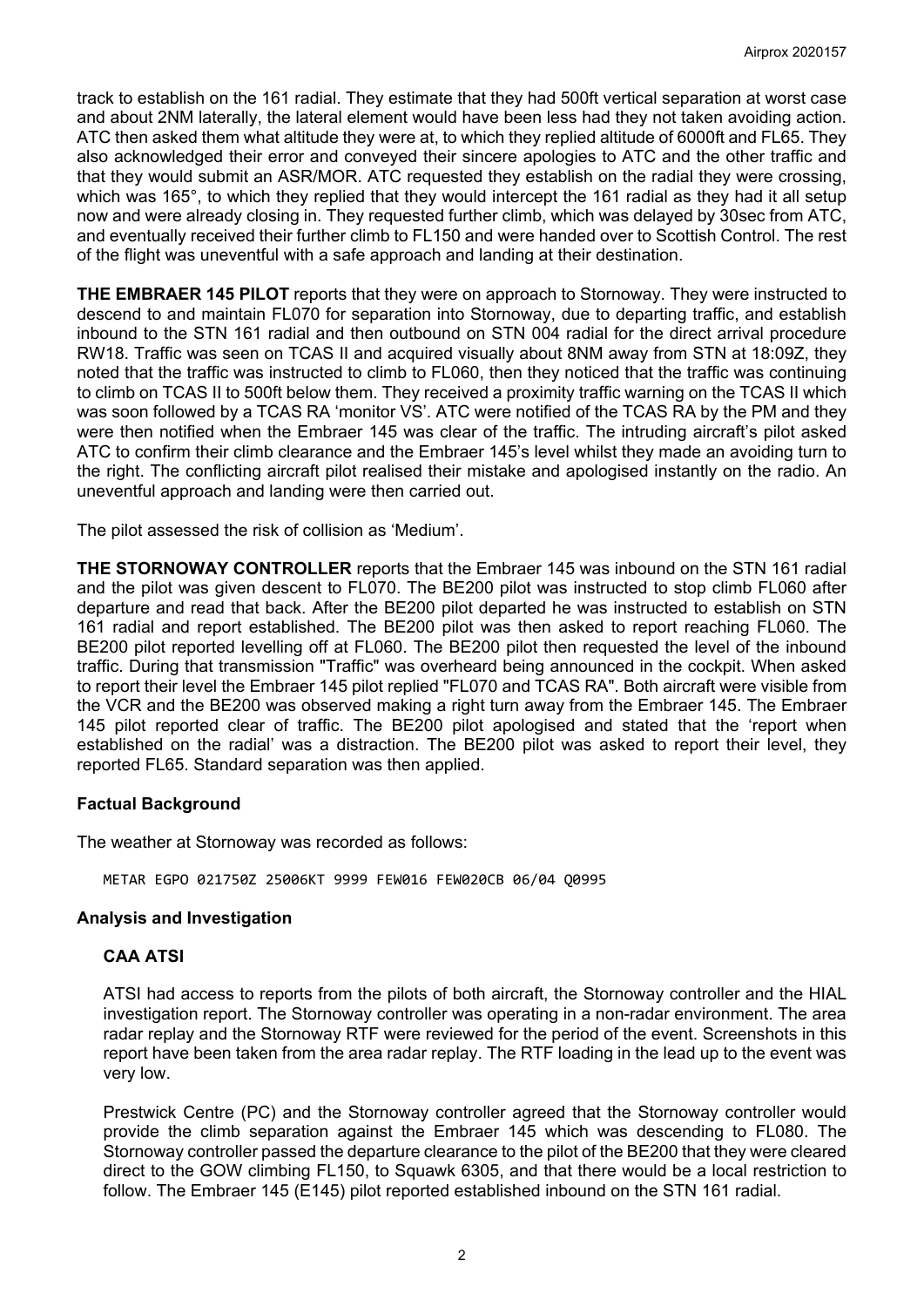At 18:05.00 the controller instructed the BE200 pilot to *"hold position and after departure stop climb FL060".* The pilot readback *"hold position, after departure stop climb FL060".* The controller requested that the pilot report ready for departure.

At 18:06.20 the BE200 pilot called ready for departure. The controller passed the surface wind and cleared the pilot for take-off RW18.

At 18:06.40 the Embraer 145 pilot reported 25 DME and was instructed to descend FL070.The pilot responded *"descend FL070"*.

At 18:07.20 the Embraer 145 pilot was instructed *"not below FL070, cleared direct arrival to Localiser/DME/NDB RW18, report STN outbound"*. The pilot readback *"not below FL070, cleared to the direct arrival RW18 NDB/Localiser and report beacon outbound".* 

At 18:07.50 the BE200 pilot was instructed to establish on the 161 radial outbound from STN and report established. The pilot asked the controller to say again and the controller repeated the instruction. The pilot responded with Wilco.

At 18:09.40 the BE200 pilot was instructed to report reaching FL060. The pilot confirmed that they were just levelling at FL060 (Figure 1).



Figure 1 - 18:09.40

At 18:10.20 the BE200 pilot was heard saying *"what's the eh flight level"* but did not complete the rest of the transmission.

At 18:10.30 the controller asked the Embraer 145 pilot to report their level. The pilot responded that they were at FL070 and had a TCAS RA (Figure 2).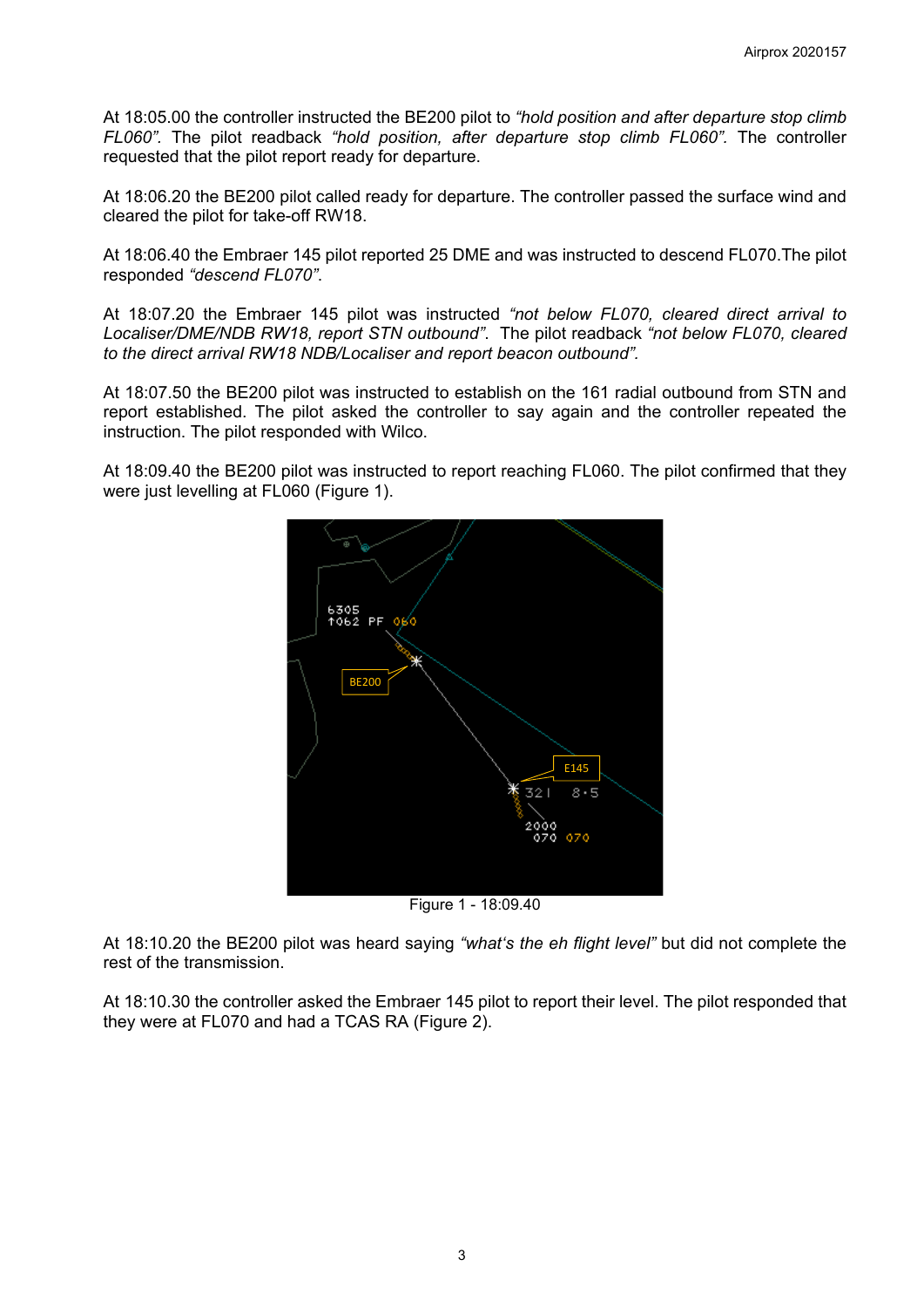

Figure 2 - 18:10.30

At 18:10.49 CPA occurred, with the aircraft separated by 0.9NM horizontally and 500ft vertically (Figure 3).



Figure 3 - 18:10.49 CPA

At 18:11.00 the Embraer 145 pilot reported *"clear of traffic".* The controller replied *"roger".*

At 18:11.10 the BE200 pilot said, *"I've got to offer my sincere apologies there, with the distraction of radial 161 we omitted to set the standard, my sincere apologies, an ASR will be submitted".*

At 18:11.40 the controller instructed the BE200 pilot to, *"report your level".* The pilot advised that they were at FL65.

At 18:12.20 the controller asked the BE200 pilot, *"are you established on radial 161 now"?* The BE200 pilot enquired as to whether this call was for them, the controller replied that it was and repeated the question. The pilot responded, *"we're re-establishing, we took avoiding action to the*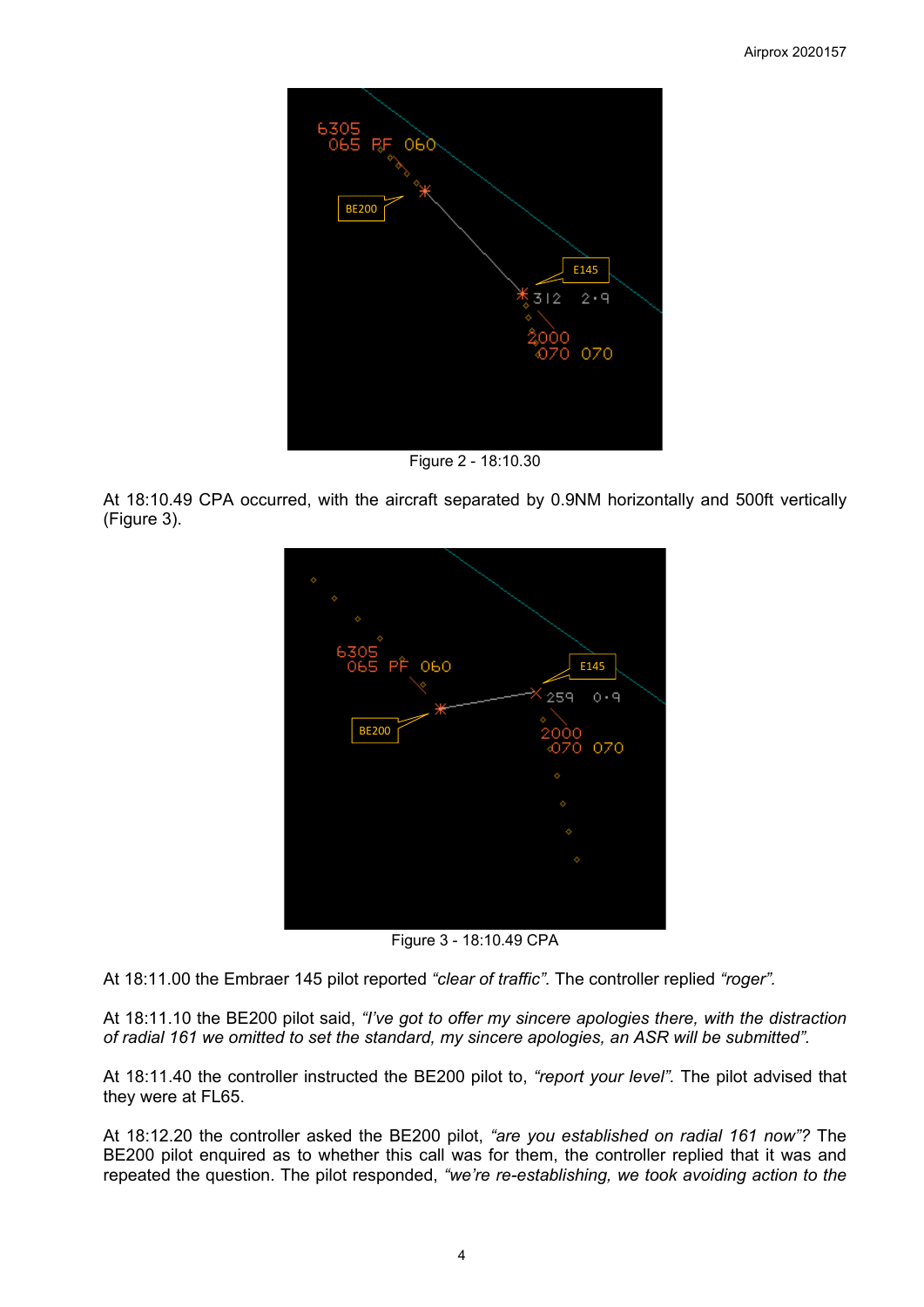right, we were visual with the traffic, re-establishing on the 161". The controller instructed the pilot to report established*.* The pilot responded, *"Wilco".*

At 18:12.55 the BE200 pilot requested further climb and was advised to expect this in 30 seconds.

At 18:13.00 the Embraer 145 pilot reported *"beacon outbound".* The controller responded, *"roger"* and then asked the BE200 pilot *"what's your nearest radial now"?* The pilot responded with 165. The pilot was instructed to establish on the 165 radial and climb FL150. The pilot readback the instruction initially and then went back to the controller and advised that they were just establishing on the 161 radial now and would maintain that. The controller acknowledged and instructed the pilot to maintain the 161 radial and climb to FL150.

The level allocated to the outbound BE200 pilot (FL060) was separated from the level allocated to the inbound Embraer 145 pilot (FL070) by the standard 1000ft. The departure clearance provided to the pilot of the BE200 before departure did not contain an instruction to establish on a radial. The intention of the controller was to maintain vertical separation initially, establish both aircraft on reciprocal VOR radials and use the same exact reporting point (*a position established by the VOR radial combined with a range from the DME)* to achieve the required level change. The controller workload and RTF loading in the lead up to the event was such that there had been opportunities to pass the required radial to the pilot ahead of their departure, rather than at a time when cockpit workload was high.

The instruction for the BE200 pilot to establish on the 161 radial was issued when the aircraft was in the initial climb phase and during a period of high cockpit workload, resulting in the pilot becoming distracted and omitting to set the standard 1013hPa. The QNH of 995hPa had been set by the BE200 pilot prior to departure, and this resulted in a level bust from what should have been FL060 to FL65.

The range checks on the Embraer 145, passed by the PC controller, and the Embraer 145 pilot on their initial call, indicated that the pilot would be very unlikely to make their original ETA of 18:08.00. The ETA on the flight progress strip for the Embraer 145 remained as 18:08.00, which could indicate that the controller may not have realised that the pilot was not likely to make their original ETA. This may have impacted the controller's plan.

The following 3 recommendations have been raised by HIAL as a result of their own unit investigation:

- Provision of a Flight Information Display (FID) to aid situational awareness and highlight any potential safety issues.
- Use the scenario to increase ATCO awareness on pilot workload in an APP environment.
- ATCOs should include any planned radial, track, route or time restriction instruction as part of the local restriction prior to departure, where applicable.

# **UKAB Secretariat**

The BE200 and Embraer 145 pilots shared an equal responsibility for collision avoidance and not to operate in such proximity to other aircraft as to create a collision hazard.<sup>[1](#page-4-0)</sup> If the incident geometry is considered as converging then the BE[2](#page-4-1)00 pilot was required to give way to the Embraer 145.<sup>2</sup>

<span id="page-4-0"></span><sup>1</sup> SERA.3205 Proximity.

<span id="page-4-1"></span><sup>&</sup>lt;sup>2</sup> SERA.3210 Right-of-way (c)(2) Converging.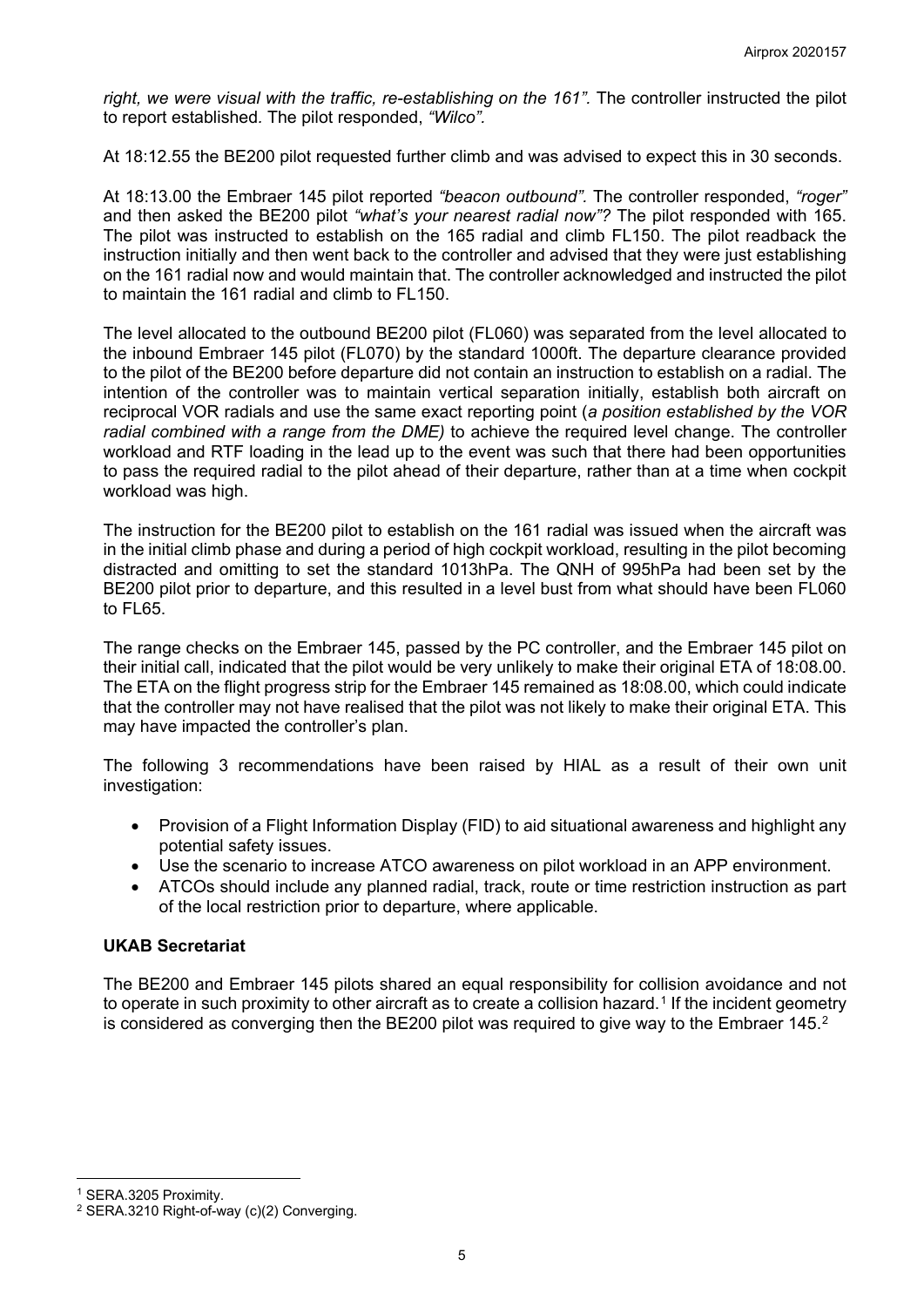### **Summary**

An Airprox was reported when a BE200 and an Embraer 145 flew into proximity at 11NM SE of Stornoway at 1810Z on Monday 2<sup>nd</sup> November 2020. Both pilots were operating under IFR in VMC at night, and in receipt of a Procedural Service from Stornoway.

### **PART B: SUMMARY OF THE BOARD'S DISCUSSIONS**

Information available consisted of reports from both pilots, radar photographs/video recordings, reports from the air traffic controllers involved and reports from the appropriate operating authorities. Relevant contributory factors mentioned during the Board's discussions are highlighted within the text in bold, with the numbers referring to the Contributory Factors table displayed in Part C.

Due to the exceptional circumstances presented by the coronavirus pandemic, this incident was assessed as part of a 'virtual' UK Airprox Board meeting where members provided a combination of written contributions and dial-in/VTC comments.

The Board began by looking at the actions of the Embraer 145 pilot. They had first been alerted to the BE200 on their TCAS II which allowed them to acquire it visually at the early stages. Their TCAS II subsequently displayed a TA warning which developed into an RA warning, on following the resolution instructions the conflict was resolved (**CF7**).

Next the Board looked at the actions of the BE200 pilot. The Board commended them for their honest reporting. They had been cleared to FL060 but had inadvertently forgotten to change their altimeter from 995hPa to 1013hPa when the Stornoway controller passed an instruction (**CF4&5**). This had resulted in the aircraft climbing through their clearance restriction of FL060 and levelling at 6000ft altitude – equivalent to ~FL065 given the difference in pressure(**CF3&6**). The Board heard that some operating companies have procedures which advise setting of the appropriate hPa subscale prior to departure. They agreed that (if this procedure was in accordance with company policy) then it represented good practice, as it could be a significant factor towards the mitigation against the risk of inadvertent level busts of this kind. The BE200 crew noted reduced height indications against the other traffic and noticed the incorrect altimeter subscale at the same time as they received a TCAS TA (**CF8**), they altered their course and increased the separation before returning to their cleared level.

Turning to the actions of the Stornoway controller, Board members discussed why the aircraft had been given reciprocal radials to fly. The ATC Board member said this was normal practice when handling aircraft procedurally as it allows ATC to quickly and accurately establish when 2 aircraft have passed each other and are therefore able to continue with climb or descent instructions: when separated by altitude and on reciprocal radials, the range query is the only information that ATC needs to be able to manage aircraft separation. In this case the aircraft would have been separated by 1000ft vertically; it was unfortunate therefore that the BE200 pilot had not set the correct altimeter subscale whilst climbing to their assigned level. As aircraft were receiving a Procedural Control Service and with Stornoway not having a radar, the controller was reliant upon the pilots concerned to adhere accurately to instructions so that their situational awareness remained accurate. As the vertical contract had been breached, through the mis-setting of the altimeter, the controller could not maintain situational awareness making it impossible for them to detect the conflict **(CF 1&2)**. The Board were heartened that Stornoway have recommended the introduction of a FID to enhance their controller's situational awareness.

The Board discussed at detail the merits of raising the Transition Altitude (TA) from 3000ft to a higher altitude. It was noted that this had been investigated before but was not progressed due to several factors. Members agreed that it would be beneficial to review the feasibility of increasing the TA which would reduce the workload for pilots when aircraft are at a lower level. The Board hoped the CAA would investigate this as part of the Airspace Modernisation Strategy (AMS). The Board opined that a higher TA would have prevented the level bust that resulted in this Airprox, in fact they believed that it would reduce other inadvertent level busts.

Finally, the Board looked at the Risk. The Embraer 145 crew were visual with the BE200 and had TCAS information. When the BE200 crew realised their mistake they quickly changed their heading to increase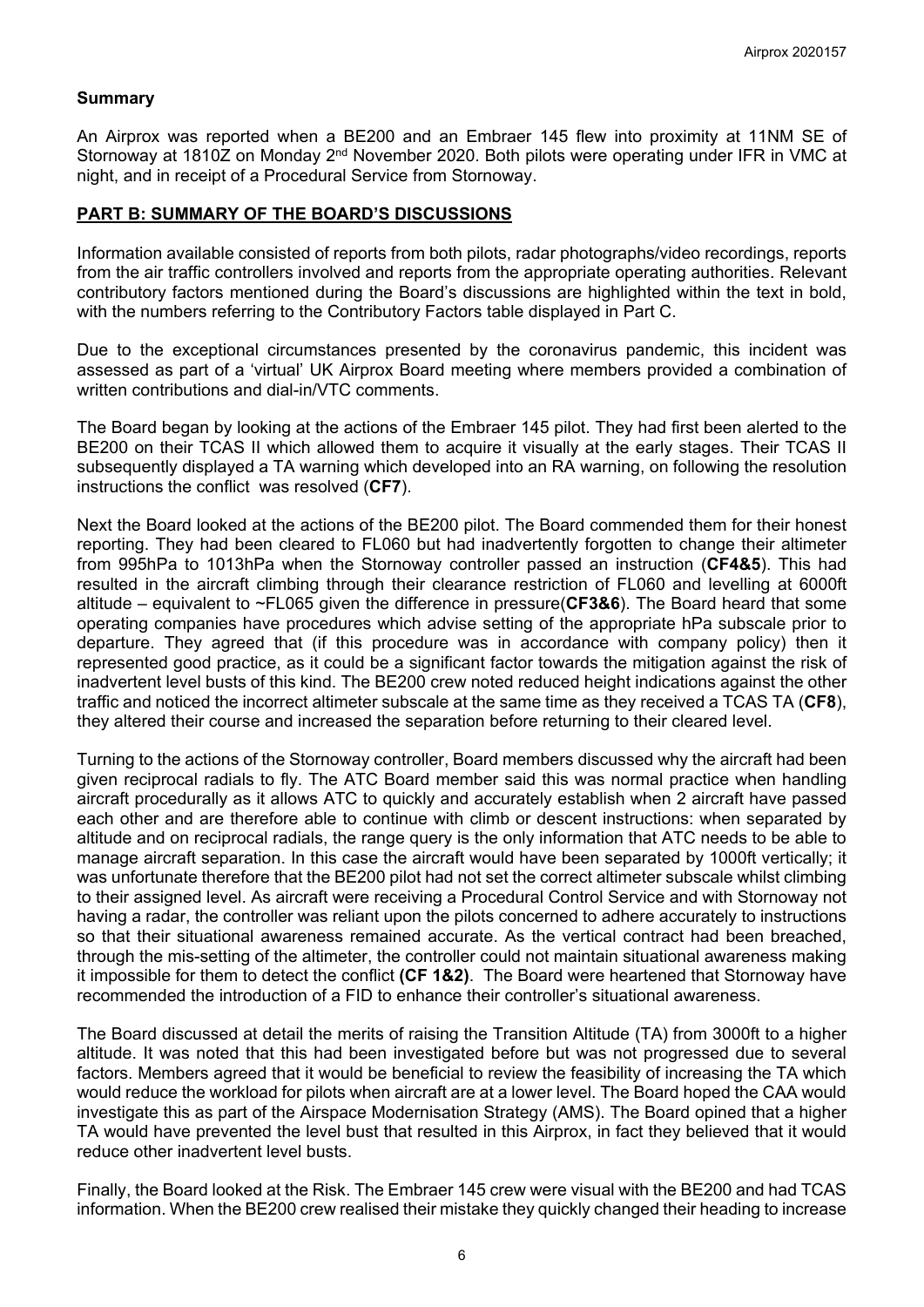the separation between the aircraft. Because of the actions of both pilots the Board agreed that, although safety was degraded, there was no risk of collision, a Risk category C.

# **PART C: ASSESSMENT OF CONTRIBUTORY FACTORS AND RISK**

### Contributory Factors:

|     | 2020157                                                    |                                                |                                                              |
|-----|------------------------------------------------------------|------------------------------------------------|--------------------------------------------------------------|
| CF. | Factor                                                     | <b>Description</b>                             | Amplification                                                |
|     | <b>Ground Elements</b>                                     |                                                |                                                              |
|     | • Situational Awareness and Action                         |                                                |                                                              |
| 1   | Contextual                                                 | • Situational Awareness and Sensory Events     | The controller had generic, late or no Situational Awareness |
| 2   | <b>Human Factors</b>                                       | • Conflict Detection - Not Detected            |                                                              |
|     | <b>Flight Elements</b>                                     |                                                |                                                              |
|     | <b>• Regulations, Processes, Procedures and Compliance</b> |                                                |                                                              |
| 3   | Human Factors                                              | • Flight Crew ATC Clearance Deviation          |                                                              |
|     | <b>.</b> Tactical Planning and Execution                   |                                                |                                                              |
| 4   | <b>Human Factors</b>                                       | • Action Performed Incorrectly                 | Incorrect or ineffective execution                           |
| 5   | <b>Human Factors</b>                                       | • Operation with Incorrect Altimeter Setting   |                                                              |
| 6   | Human Factors                                              | • Flight Level/Altitude Deviation (Level Bust) |                                                              |
|     | • Electronic Warning System Operation and Compliance       |                                                |                                                              |
| 7   | Contextual                                                 | • ACAS/TCAS RA                                 |                                                              |
| 8   | Contextual                                                 | • ACAS/TCAS TA                                 |                                                              |

### Degree of Risk: C.

# Safety Barrier Assessment<sup>[3](#page-6-0)</sup>

In assessing the effectiveness of the safety barriers associated with this incident, the Board concluded that the key factors had been that:

### **Ground Elements:**

**Situational Awareness of the Confliction and Action** were assessed as **ineffective** because the aircraft were receiving a Procedural Service, this is non-radar and the controller was not aware of the loss of vertical separation crated by the BE200 pilot's level bust.

### **Flight Elements:**

**Regulations, Processes, Procedures and Compliance** were assessed as **partially effective** because the BE200 pilot did not stop their climb at the FL060 clearance limit.

**Tactical Planning and Execution** were assessed as **ineffective** because the BE200 pilot did not change their altimeter setting and subsequently flew above their FL060 clearance limit.

<span id="page-6-0"></span><sup>&</sup>lt;sup>3</sup> The UK Airprox Board scheme for assessing the Availability, Functionality and Effectiveness of safety barriers can be found on the [UKAB Website.](http://www.airproxboard.org.uk/Learn-more/Airprox-Barrier-Assessment/)